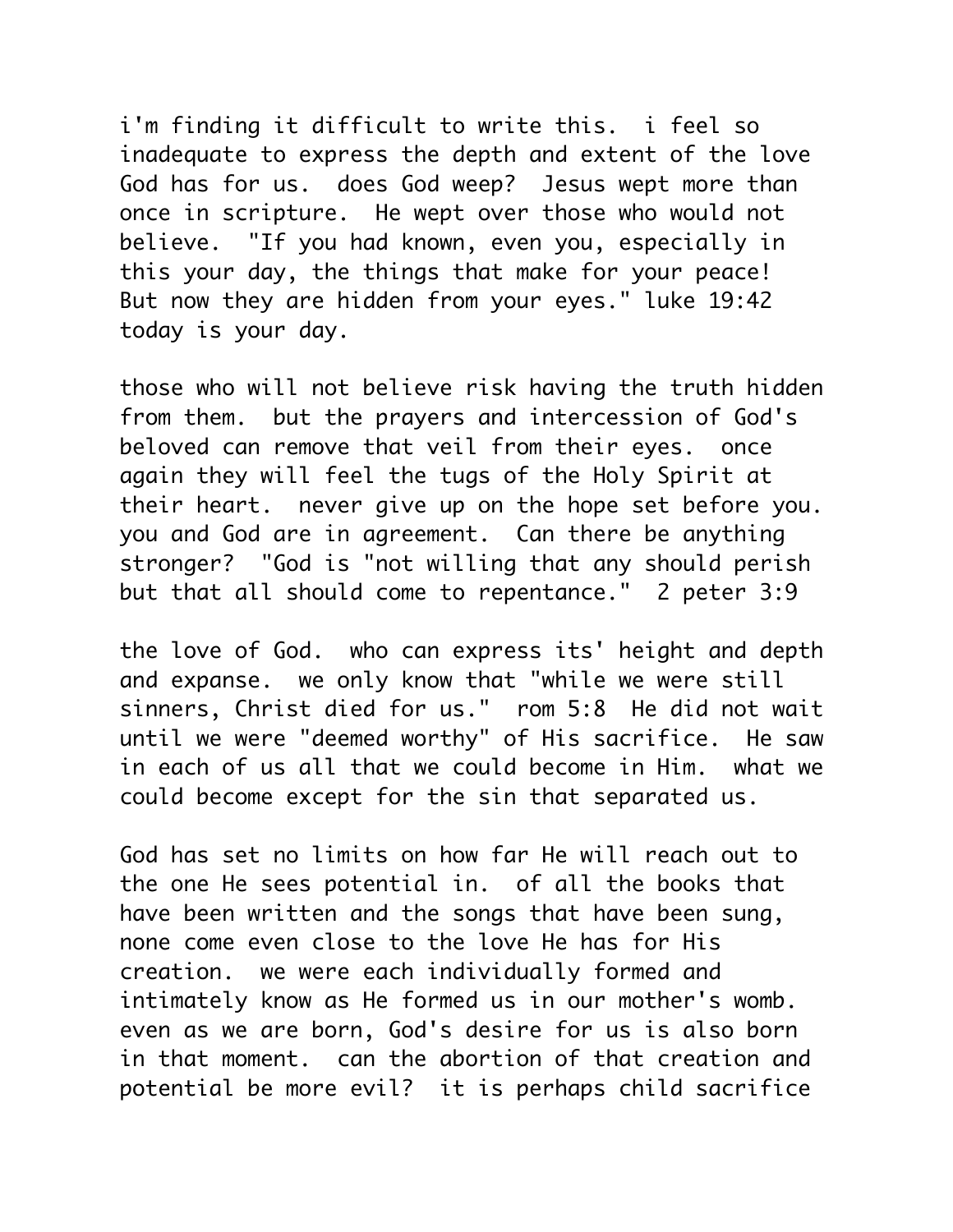at it's worst. are people even now sacrificing their unborn on the altar of convenience? yet still the mercy and forgiveness of God is not beyond reach.

i remember several years ago when a revival broke out, i think in florida. it was triggered by the song "the mercy seat". it proclaimed "come running to the mercy seat". and come running they did. when one experiences the love and mercy of God, it overwhelms their human spirit. again i acknowledge "the heights, depths and expanse" of His love. His mercy exists in that love. a love none of us can fully experience it's limits in this life.

when one finally becomes aware of their nakedness before Him, they are ashamed. we are ashamed because we are not clothed with His righteousness. there is nothing hidden that will not be revealed. we shall all know that our righteousness is as filthy rags. the hebrew word iddah literally means "the bodily fluids from a woman's menstrual cycle."

the desceitfulness and destructiveness of sin cannot be under rated. it may begin with something simple but once fed, it's hunger grows. grows until it would consume you if not cut off. (His blood can do that.) perhaps a little lie would be justified in one's thinking. do you know what the scripture says about liars? "all liars shall have their part in the lake which burns with fire and brimstone" rev 21:8 truth is emphasized in the scriptures. "God is Spirit, and those who worship Him must worship in spirit and truth." john 4:24